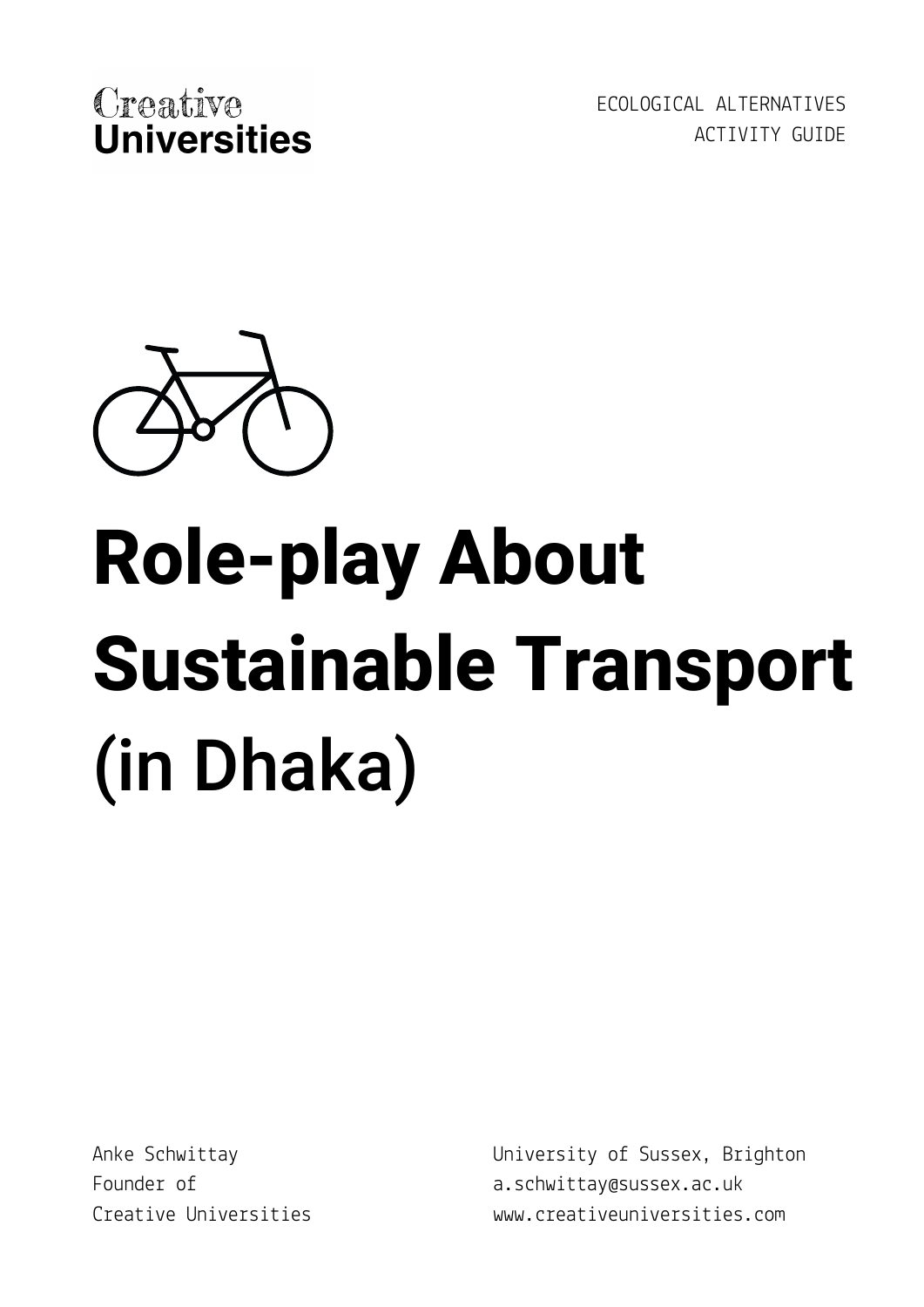ACTIVITY GUIDE: ROLE-PLAY ABOUT SUSTAINABLE TRANSPORT

### **AIM OF ACTIVITY**

Students research and then adopt different roles to learn about issues around urban mobility in Dhaka, particularly for rickshaw drivers, in an experiential way. This activity can be adjusted to focus on economic, environmental or social issues, depending on the teaching context.

I have not yet tried out this activity in my own classroom. It is based on a workshop given by Paul Gilbert and me at a conference on Innovative Undergraduate Pedagogies at the Tobias Center for Innovation in International Development at Indiana University in the US. Our workshop was focused in Dhaka, Bangladesh, based on Paul's research there, but the activity can be adapted to any urban context.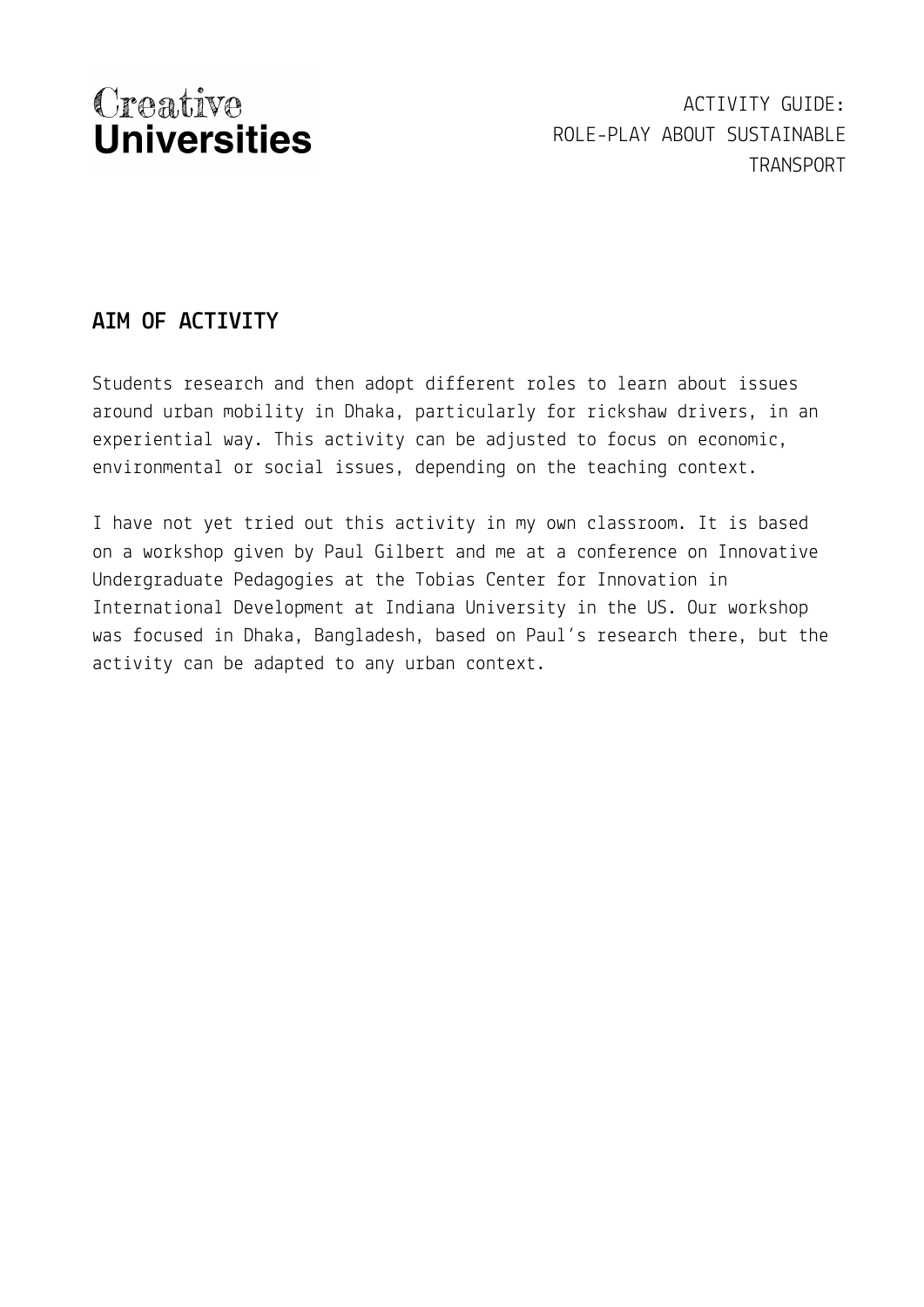#### **ACTIVITY OUTLINE**

#### **1. Explain activity context**

This activity is grounded in real-world situations, in this case the ongoing developments in Dhaka's transport infrastructure. The Japanese Development agency (JICA) is funding the development of a mass rapid transport system to make traffic more environmentally friendly, but the proposed plans will result in increasing restrictions on rickshaw pullers working in the streets of Dhaka.

In the role-play's scenario, a fictionalized stakeholder workshop is being organized by JICA & the World Bank, to get feedback on the proposed development and to manage the concerns of affected groups. Educators assume the role of workshop facilitators. Students will be provided with detailed background information about the proposed developments before the role play; for the Indiana workshop we designed a padlet with all the relevant [information](https://uofsussex.padlet.org/pg91/TobiasSchwittayGilbert).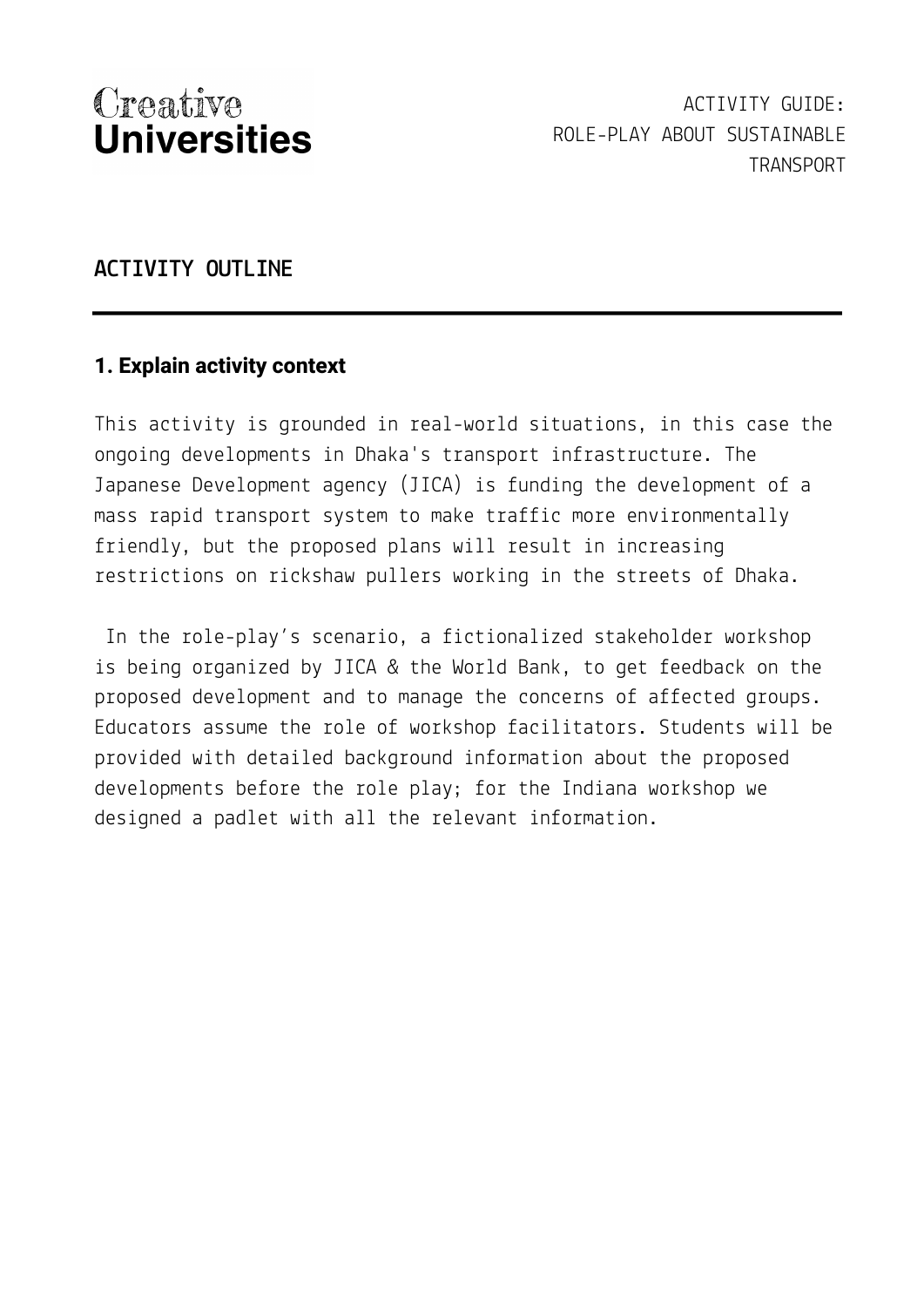#### **ACTIVITY OUTLINE**

#### **2. Students select and research role**

Students select the roles they want to assume from a pre-set list, which in our workshop included rickshaw pullers and users; JICA, World Bank and Dhaka government representatives; architects, designers and researchers; NGO representatives and activists. This list can be expanded and groups of students can assume a role together, depending on student numbers.

Students then need to research their roles in-depth to represent the position of the people and institutions they represent in an informed and realistic way. Ideally they have a week before the activity to undertake this research. As a result, they formulate their persona's position vis-à-vis the proposed development as a 1 minute opening statement for the meeting and a series of arguments to defend their position.